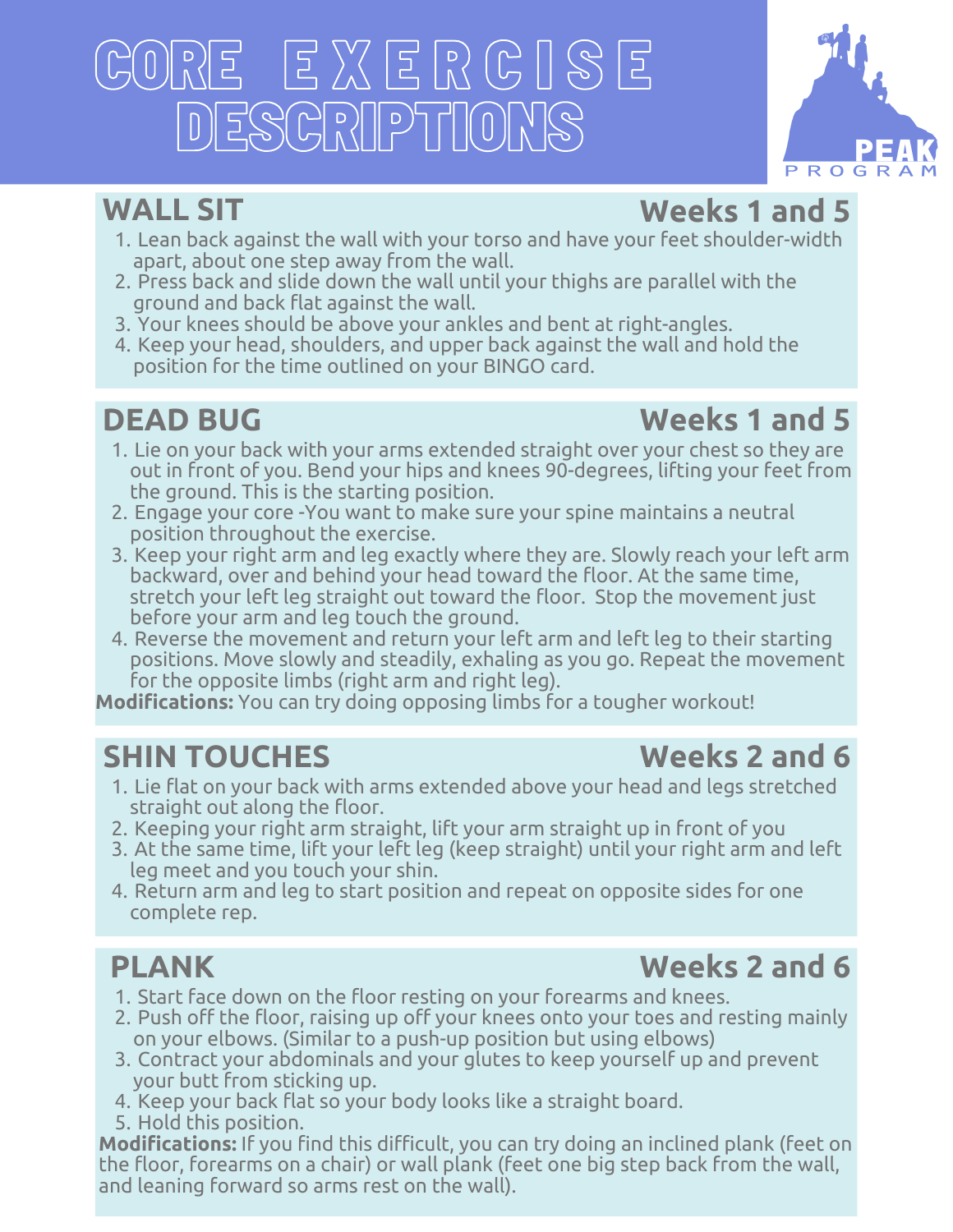# CORE E X E R C I S E DESCRIPTIONS



### **STANDING BICYCLE CRUNCH**

- **Weeks 3 and 7**
- 1. Start standing with feet shoulder-width apart.
- 2. Place your hands lightly on the sides of your head. Be careful not to pull your head with your hands at any point during the exercise.
- 3. Lift your right leg, bringing your knee towards your chest
- As you lift your leg, do a twist through your core so the opposite elbow comes 4. towards the raised knee. Focus on moving through your core as you turn your torso.
- Lower your leg and stand straight back up. 5.
- 6. Repeat with the opposit side.

### **PENGUIN CORE EXERCISE**

### **Weeks 3 and 7**

- 1. Lie on your back with knees bent and hands at your sides. Lift your upper back and shoulder blades slightly off the floor, keeping your neck straight.
- 2. Bend to the left bringing your left hand to touch your left heel, then switch sides bringing your right hand to your right heel.
- 3. Keep alternating sides until you complete all your reps.

### **SIT-UP**

### **Weeks 4 and 8**

- 1. Start by lying on your back with your knees bent.
- 2. Put your fingertips on the back of your ears. Do not interlock your fingers behind your head.
- 3. Lift your torso up as close to your thighs as possible by tightening your core. Try to keep your feet planted and not moving.
- Lower your torso down to the floor in a controlled manner so you're back in the 4. starting position.

**Modification:** You can substitute crunches or crunch to shin touches.

### **SITTING TWIST**

- 1. Start by sitting on the floor, with your knees bent and feet flat on the ground. Then lean back so your upper body is at a 45-degree angle to the floor - make sure not to hunch your shoulders over!
- 2. Link your hands together in front of your chest, then brace your core and raise your legs up off the ground. Rotate your arms all the way over to one side, then do the same in the other direction. Going to each side and back to center is one rep.

**Modification:** Keep your feet on the floor with knees bent.

### **Weeks 4 and 8**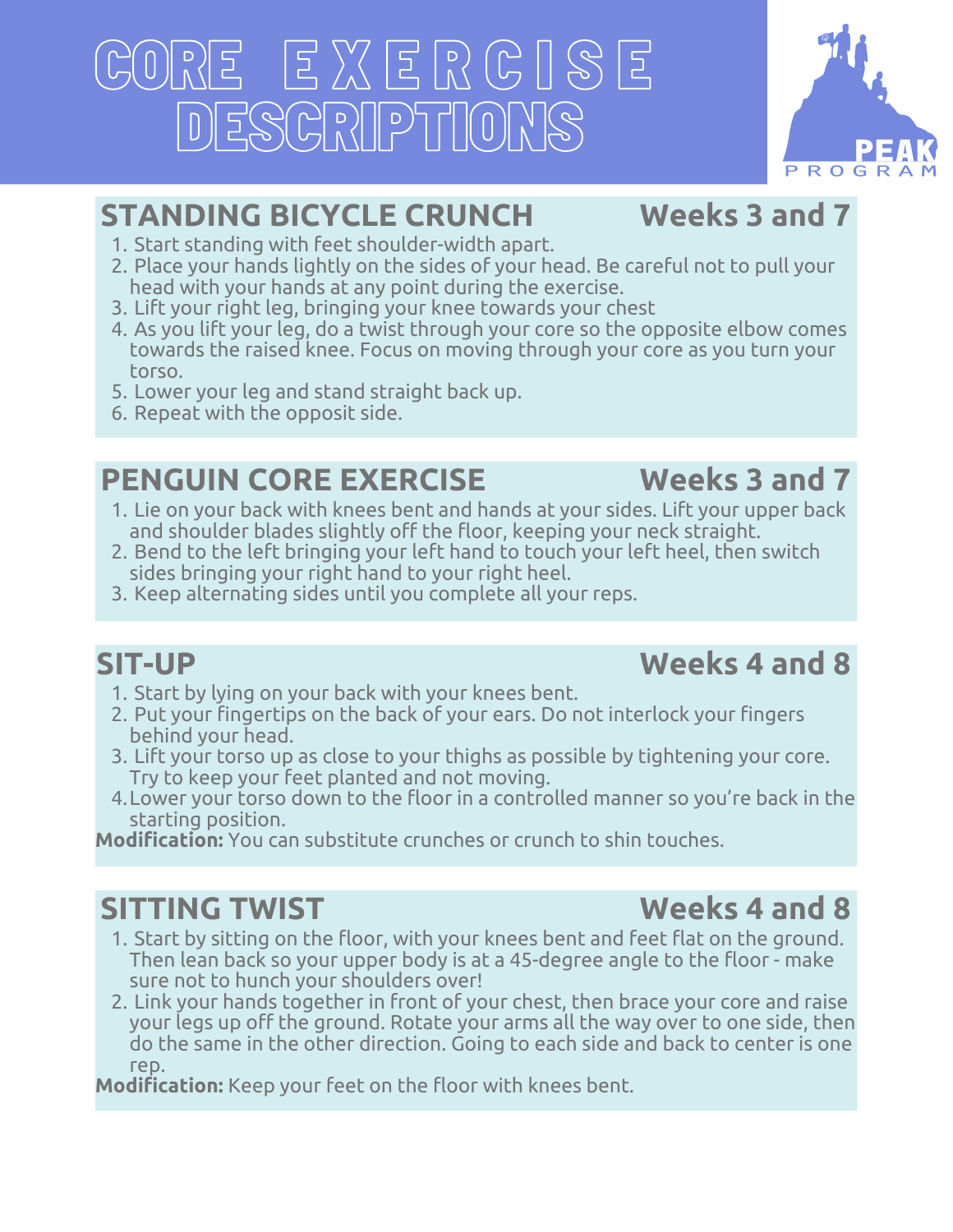$\left[\frac{1}{2}\right]\left[\frac{1}{2}\right]\left[\frac{1}{2}\right]\left[\frac{1}{2}\right]\left[\frac{1}{2}\right]\left[\frac{1}{2}\right]\left[\frac{1}{2}\right]$  $E X E R$ ESCRIPTI

### **HIGH KNEES**

### **Weeks 1 and 5**

- 1. Stand with your feet hip-width apart. Lift up your left knee to your chest.
- 2. Return to a standing position and switch legs lifting your right leg towards your chest.
- 3. Continue the movement, alternating legs and increasing to a jogging pace if comfortable.

### **FROG JUMPS**

### **Weeks 1 and 5**

- 1. Stand with your feet wider than shoulder-width apart and slightly pointed out. Your shoulders should be directly over your hips with a neutral head and neck position.
- Your arms should remain long and hang in front of your legs with a slight bend 2. in your elbows, keeping your chest upright so you look like a sitting frog.
- Jump into the air, straightening your legs, while keeping your arms long in 3. front of your body.
- Land from your jump on the balls of your feet and allow your hips and knees to 4. bend softly returning to the starting position.
- 5. Continue to perform the frog jump for the desired number of repetitions.

**Modification:** Instead of jumping, lift arms above your head and stand up straight onto tip-toes, then return to squating position.

### **JOG ON THE SPOT**

### **Weeks 2 and 6**

1. Name says it all! Jog on the spot for the desired time.

### **INCHWORMS**

### **Weeks 2 and 6**

- 1. Begin in a standing position, feet shoulder-width apart.
- 2. Hinge your body forward and walk your hands out in front of you along the floor in small steps, keeping your feet in place.
- Continue walking your hands in front of you until you are past the push-up 3. position. Your arms should be slightly above your head and your feet should still be at the starting position.
- 4. Start walking your feet toward your hands in small steps.
- 5. Continue inching your body up until your feet meet your palms, then repeat the movement.

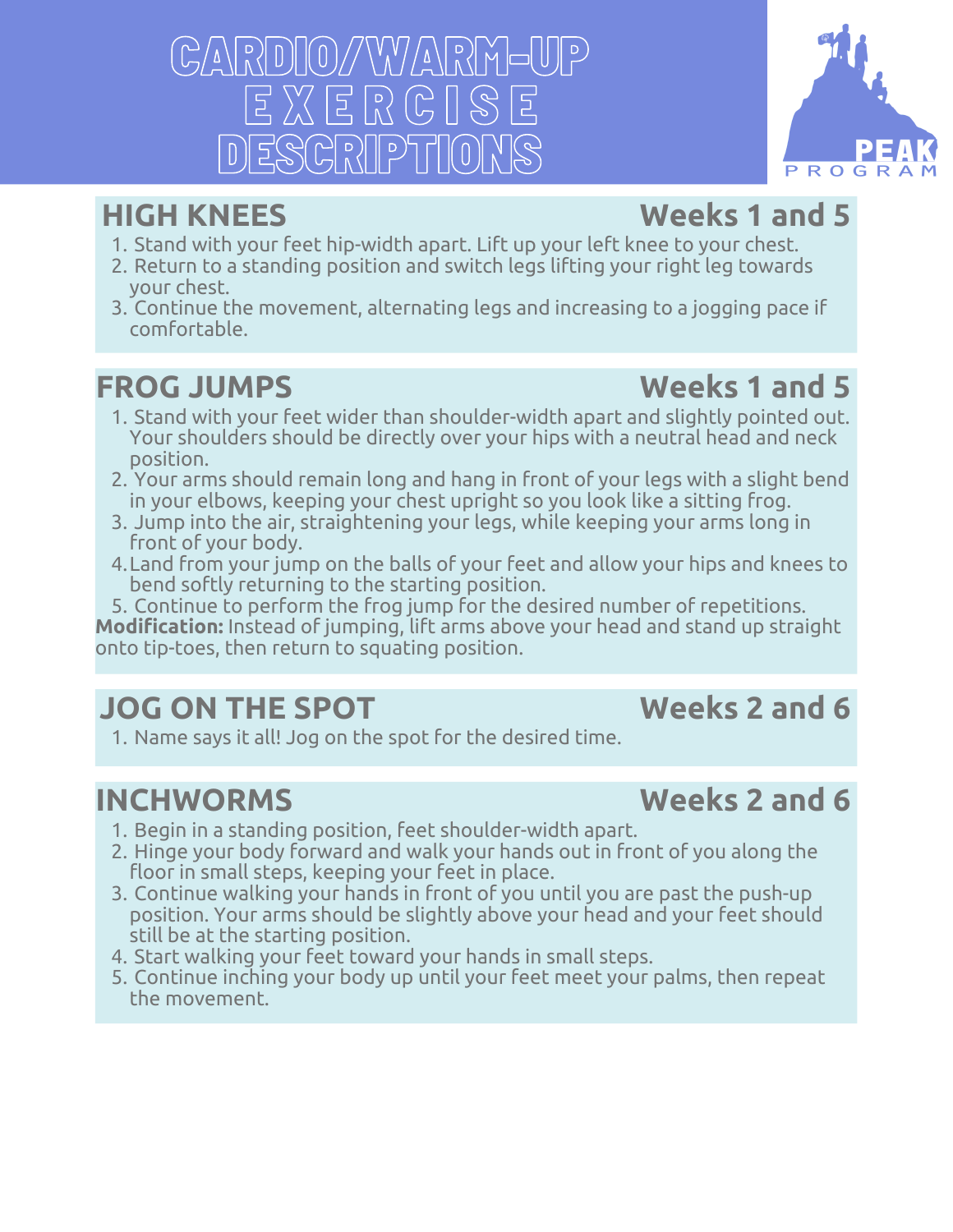CARDIO/WARM-UP E X E R C I S E DESCRIPTION

### **BUTT-KICKS**

### **Weeks 3 and 7**

- 1. Begin by standing with your feet about hip distance apart.
- 2. Bring your right heel to your buttocks by contracting your hamstring muscle.
- Place your right foot back on the ground, and slowly bring your left heel to 3. your buttocks.
- Once you are comfortable with this motion, you can pick up speed until you are 4. jogging.

### **BEAR CRAWLS**

### **Weeks 3 and 7**

- 1. Start the bear crawl in a tabletop position. Hands are beneath the shoulders, the back is strong, and your core is engaged. The feet should be hip-distance apart with heels off the floor. Lift your knees off the ground
- Move forward by moving the right hand and the left leg in a crawling motion at 2. the same time.
- 3. Switch sides after placing weight on the right hand and left leg, moving the left hand and right leg forward never letting your knees touch the ground, and keeping your core engaged.
- 4. Continue in a crawling motion, moving forward for your desired number of steps or distance.

**Modification:** Keep planted support knee on the ground as you crawl forward.

### **LATERAL SHUFFLE**

- 1. Start standing with feet hip-distance apart and sink into a deep knee bend. Bring both hands in front of the chest.
- 2. Start with right foot moving right and left foot following. Shuffle right for four right-left steps, then move left for four left-right steps. Continue shuffling right and left for the time outlined on your BINGO card.
- 3. Keep your core engaged the whole time and make sure your chest stays lifted and toes pointed forward. This will help you maintain proper form.

### **JUMPING JACKS**

- 1. Begin by standing with your legs straight and your arms to your sides.
- Jump up and spread your feet beyond hip-width apart while bringing your 2. arms above your head by swinging upwards on either side until they are nearly touching.
- Jump again, lowering your arms and bringing your legs together. Return to 3. your starting position.
- 4. Repeat until you've completed all your jumping jacks!

**Modification:** Instead of jumping, bring your arms above your head and extend one leg to the side. Bring arms back down by your sides, and your leg back to standing positions. Repeat the exercise, extending the opposite leg out to the side. Continue to alternate extending each leg out when reaching your arms up.

### **Weeks 4 and 8**

**Weeks 4 and 8**

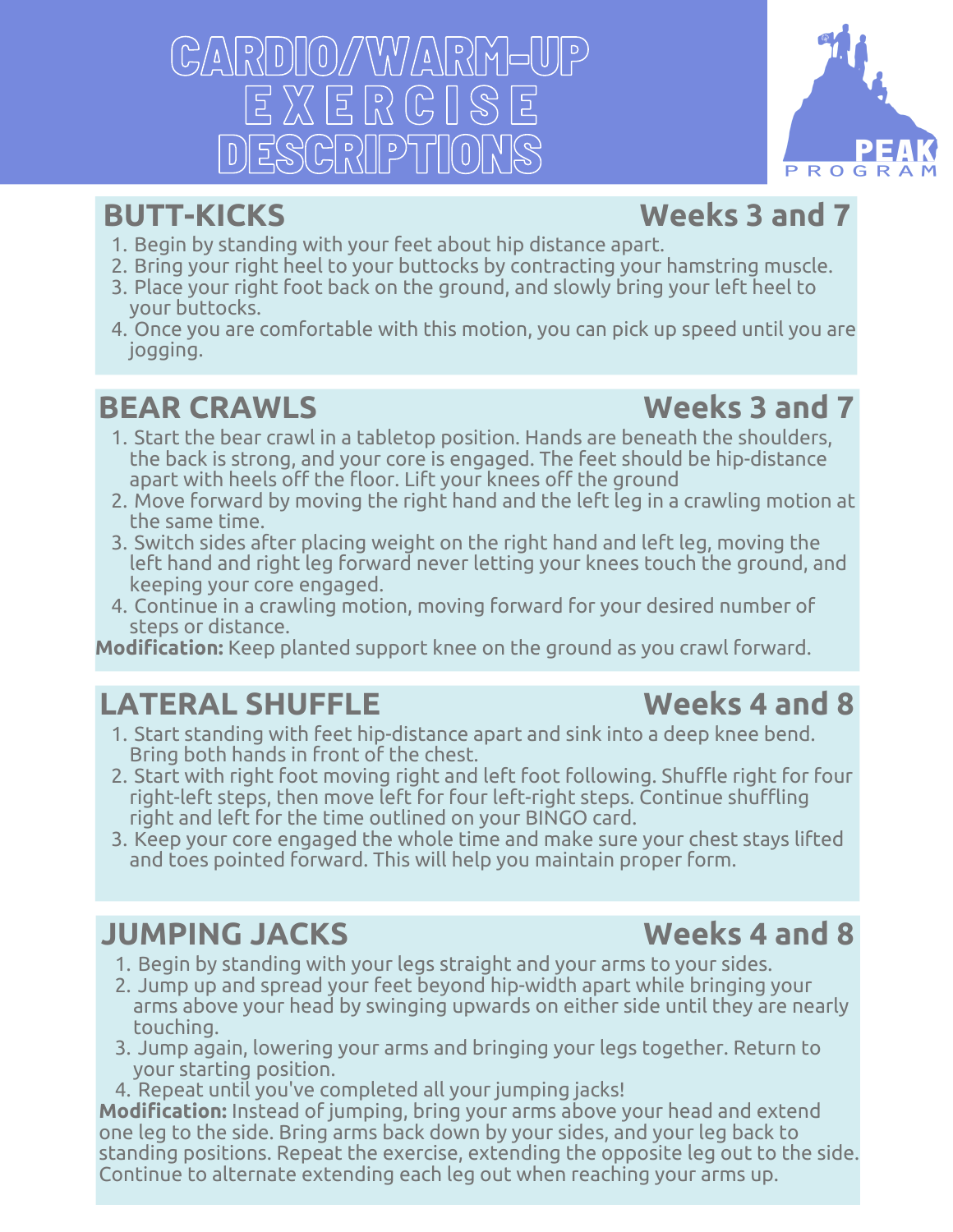# RESISTANCE BA E X E R C I S E ESCRIPTION



### **[SEATED](https://youtu.be/joqOm-oIULo) ROW**

- 1. Sit on the floor with your legs extended straight in front of you.
- Loop the resistance band around the soles of your feet, and hold one 2. end in each hand.
- Pull the band toward your waistline, while squeezing the shoulder 3. blades.
- 4. Slowly release tension to return to the starting position and repeat.

### **[PULL-APART](https://youtu.be/CDhiWuDcbzA)**

- Stand straight up while holding your resistance band with arms straight 1. in front of you.
- Your hands should be shoulder-width apart on the band with palms 2. facing downward.
- 3. Keeping your arms straight, keep your shoulders blades back and squeeze them together, pulling the band to the side until the band touches your chest.
- 4. Slowly relax returning your hands to the starting position and repeat.

### **BICEP [CURLS](https://youtu.be/GjJDz44i3RE)**

- 1. Stand on the middle of your resistance band with your feet flat on the floor.
- 2. Hold both ends of your resistance band in your hands, palms facing out and arms down by your sides.
- While keeping your back straight and core engaged, bend your elbows 3. bringing your hands up towards your chest. Keep your elbows tucked to your sides
- 4. Slowly return your hands to the starting position and repeat. \*\*You can do this exercise while seated or standing\*\*

### **[CHEST](https://youtu.be/u0Fze-O83SY) PRESS**

- Place the resistance band behind your back and wrap it around you, just 1. under your armpits so the ends are in front of you.
- 2. Hold each side resistance band with elbows by your side, keeping a straight posture with knees slightly bent.
- Extend both arms straight out in front of your chest, keeping your 3. shoulders back and down, and then slowly return to starting position.
- 4. Repeat
	- \*\*You can do this exercise while seated or standing\*\*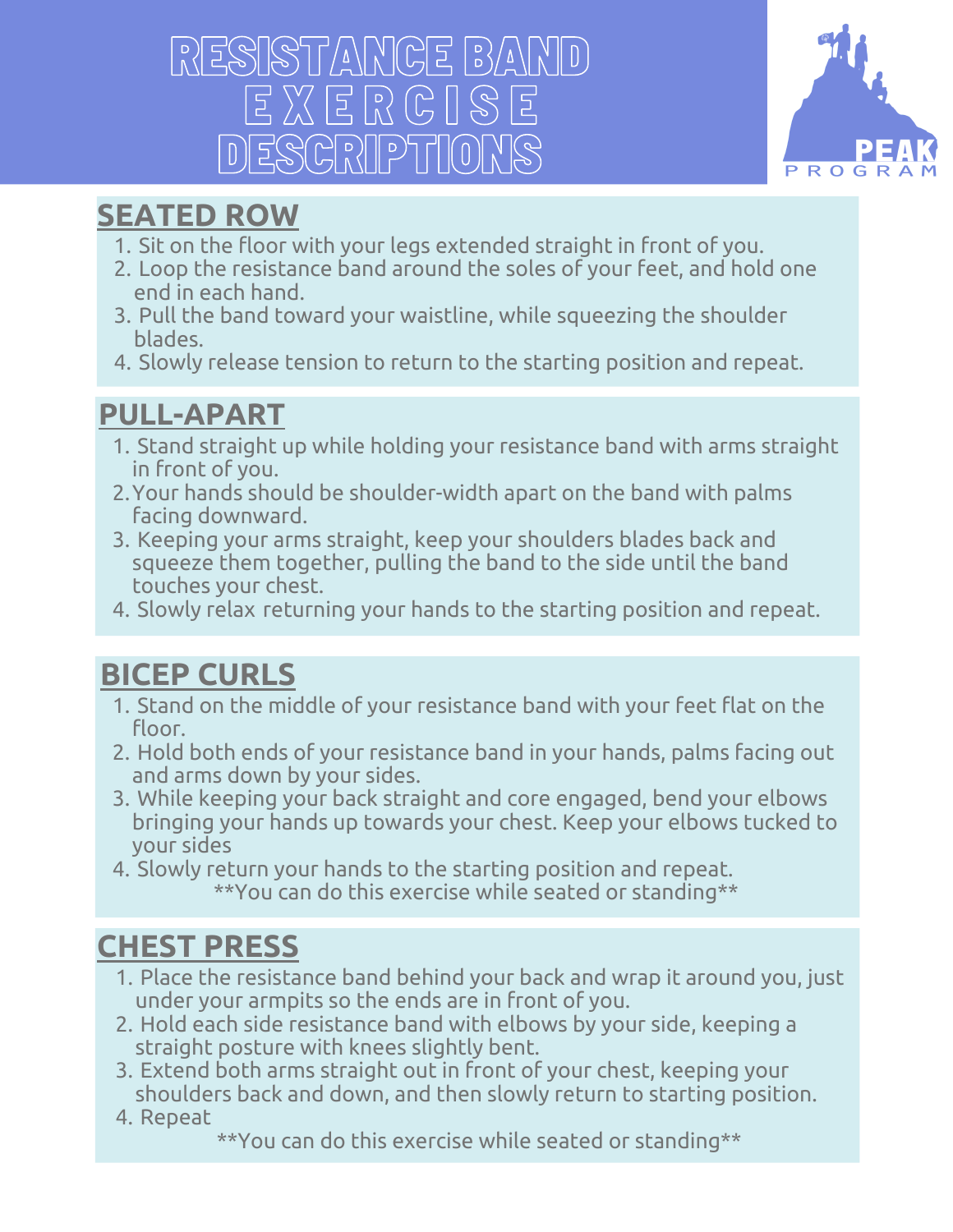# RTANCE BAN E X E R C I S E ESGRIPTION



### **[DEADLIFT](https://youtu.be/DiGmh_27k8U)**

- While standing, step on the middle of your resistance band with both 1. feet flat onthefloor, slightly more than hip-width apart.
- 2. Grip both ends of your resistance band, you can wrap the band around your hand a few times to take all the slack out of the band.
- Slightly bend at the knees, moving your hips backward, keeping your 3. back straight.
- To lift, squeeze your glutes and push your hips forwards until you are 4. standing straight back up.
- Pause at the top of the lift for a moment, when standing straight, and 5. use your core to stabilize. Repeat

### **[SQUAT](https://youtu.be/MGVKWcRrg7Y)**

- While standing, step on the middle of your resistance band with both 1. feet flat onthefloor, slightly more than hip-width apart.
- 2. Grip both ends of your resistance band, you can wrap the band around your hand a few times to take all the slack out of the band.
- Bend at the knees, moving your hips backward like you are sitting in a 3. chair. Keep your back straight and core engaged.
- 4. To lift, contract your glutes, and straighten your legs until you are standing straight back up. Repeat

### **TRICEP [EXTENSION](https://youtu.be/uUrPxdaVV2w)**

- Fold your resistance band in half, holding the middle of your band in your 1. right hand. Bring the band to your right shoulder and hold tightly. This will act as an anchor point.
- With your left hand grab one end of the resistance band, you can 2. increase tension by wrapping the end of the band around your hand.
- Your left elbow should be bent approximately 90 degrees and glued to 3. your side.
- Push down and away, straightening your left arm. Slowly return to the 4. starting position in a smooth motion.
- 5. Repeat on the opposite side.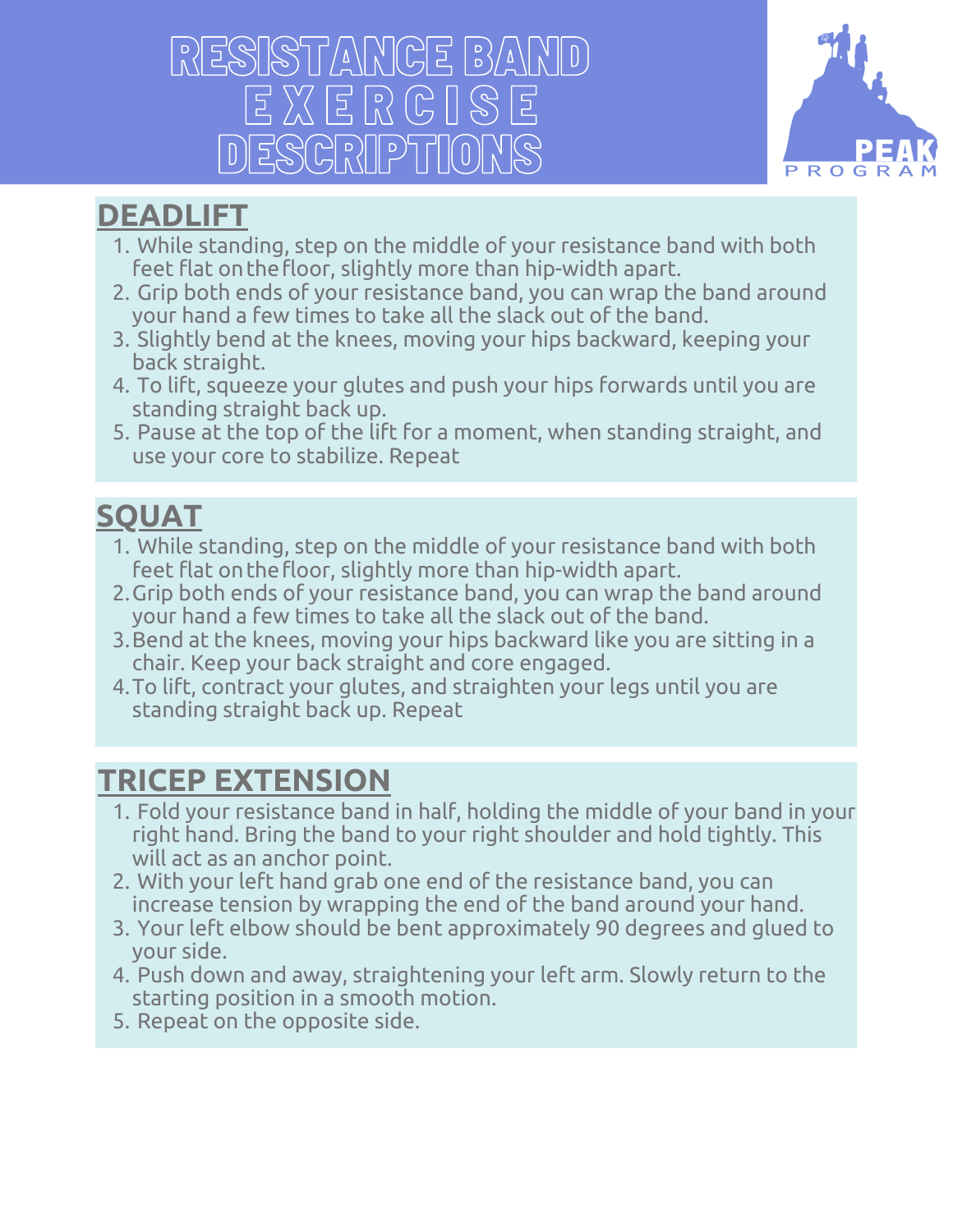# RESISTANCE BAND E X E R C I S E DESCRIPTIONS



### **[LATERAL](https://youtu.be/fyOxDJXDGdo) RAISE**

- 1. Stand on one end of your resistance band. Grip the other part of the band in your right hand making sure there is no slack in the band when your arm is down by your side. Your palm should be facing your leg.
- Raise your arm to the side while keeping your arm straight until level 2. with your shoulder.
- 3. Relax and allow your arm to return to your side. Repeat.
- Once you have completed your reps, switch sides. 4.

### **[FRONT](https://youtu.be/ejPkWIYAIPY) RAISE**

- 1. Stand on one end of your resistance band. Grip the other part of the band in your right hand making sure there is no slack in the band when your arm is down by your side. Your palm should be facing your leg with your thumb extended.
- Raise your arm in front of you while keeping your arm straight until level 2. with your shoulder. Your hand should now look like it is giving a thumbs up.
- 3. Relax and allow your arm to return to your side. Repeat.
- Once you have completed your reps, switch sides. 4.

### **[SEATED](https://youtu.be/j8iuSaLFuTc) CALF PRESS**

- While sitting on the edge of a chair with legs extended and a slight bend 1. in your knees, Loop the resistance band around the soles of one foot, and hold one end in each hand.
- Make sure there is no slack in the resistance band and your toes are 2. pointing towards the ceiling.
- Point your toes forwards like you are pushing a gas pedal and the ball of 3. your foot is facing the ground. Then relax and allow your toe to point back towards the ceiling.
- 4. Repeat until all reps are completed then switch feet.

### **[STANDING](https://youtu.be/Q9AfCP2leCA) CALF RAISE**

- Place the middle of the resistance band under the balls of your feet and 1. stand with each end of the band in your hands.
- 2. Stand straight up and raise your hands up to your shoulders to anchor the resistance band and remove slack.
- 3. Prevent your knees from locking out and raise your heels up as high as you can while balancing on the balls of your feet. Drop your heels back to the floor slowly. Repeat this motion in a slow controlled manner.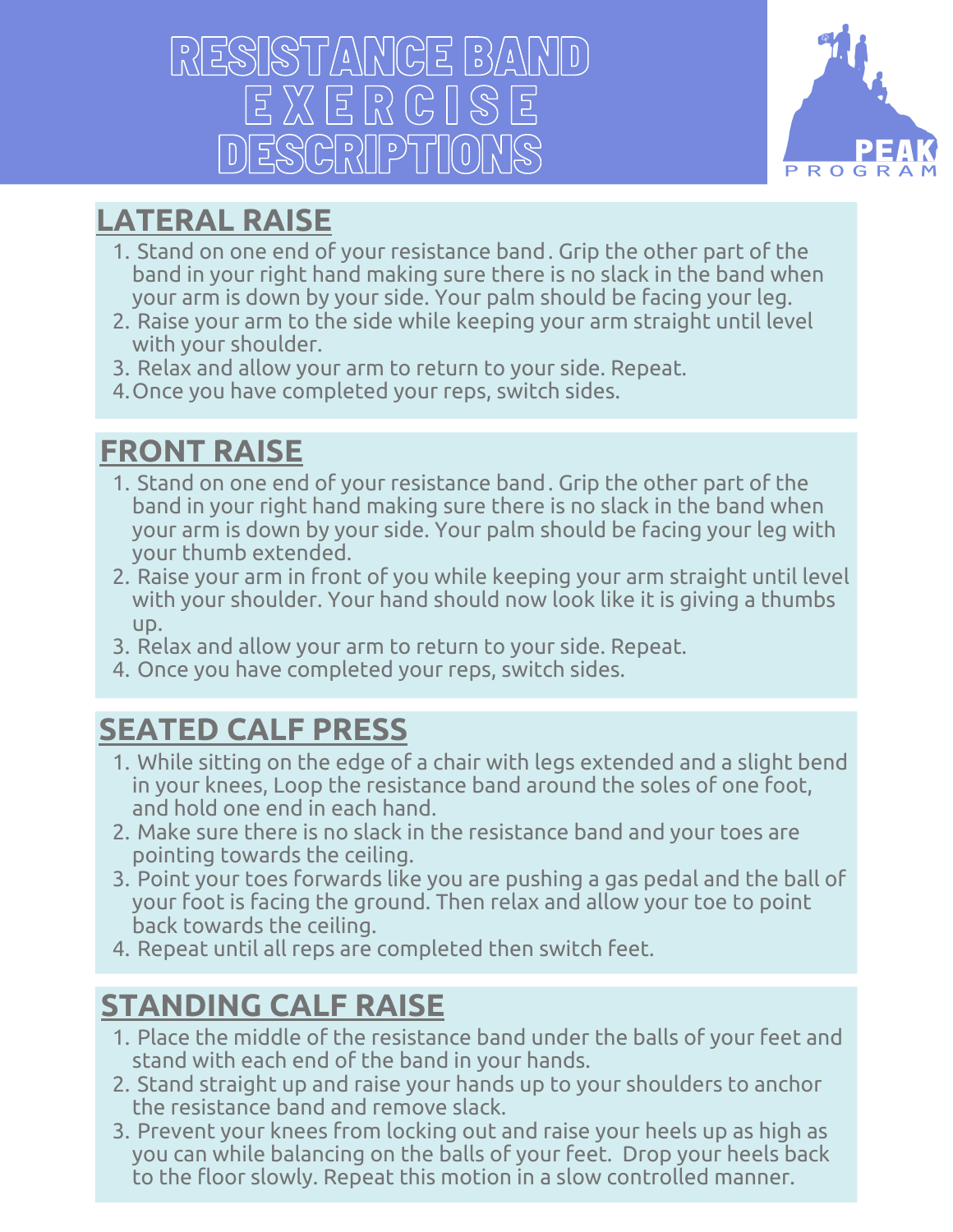# RESISTANCE BAND E X E R C I S E DESCRIPTIONS



### **[UPRIGHT](https://youtu.be/yxstN9c1hY0) ROW**

- 1. Stand on a resistance band with feet hip-width apart.
- 2. Hold the ends of the resistance band in each hand with palms facing inwards resting on your thighs. You can wrap the resistance band around your hand to remove any slack in the band.
- With your hands close together, keep your back straight and pull the 3. band up towards your chin, keeping your elbows higher than your forearms. Return to starting position and repeat

### **EXTERNAL [SHOULDER](https://youtu.be/JTCo5XK-u_I) ROTATION**

- Attach a resistance band to a sturdy object at torso height. Stand so that 1. it's on your right.
- Grasp the free end of the band with your left hand and make sure there 2. is no slack in the resistance band. The band should cross in front of your body.
- Stand tall with your back straight and your left elbow bent to 90 degrees 3. and pressed against your side.
- Starting with your forearm going diagonal across your body, pull the 4. band away from the anchor while keeping your elbow tight to your side
- Pause, then slowly return to the band in front of you. Repeat 5.
- 6. Switch sides

### **[OVERHEAD](https://youtu.be/Y0ICp_BgQFU) PRESS**

- 1. Stand with both feet on the center of the band, hip-width apart.
- Hold onto each end of the resistance band above shoulders so that 2. elbows are bent 90 degrees and out to the side.
- Press arms straight up, keeping shoulders down. Slowly lower back to 3. starting position. Repeat.

### **[DIAGONAL](https://youtu.be/2N7vAMd1x0M) PULL**

- 1. Stand straight up while holding your resistance band with arms straight in front of you.
- Your hands should be shoulder-width apart on the band with palms 2. facing downward and no slack in the resistance band.
- Make the resistance band diagonal across your body by slightly raising 3. one hand and lowering the other.
- 4. Keeping your arms straight, pull the band apart.
- 5. Slowly relax return your hands to the starting position and repeat.